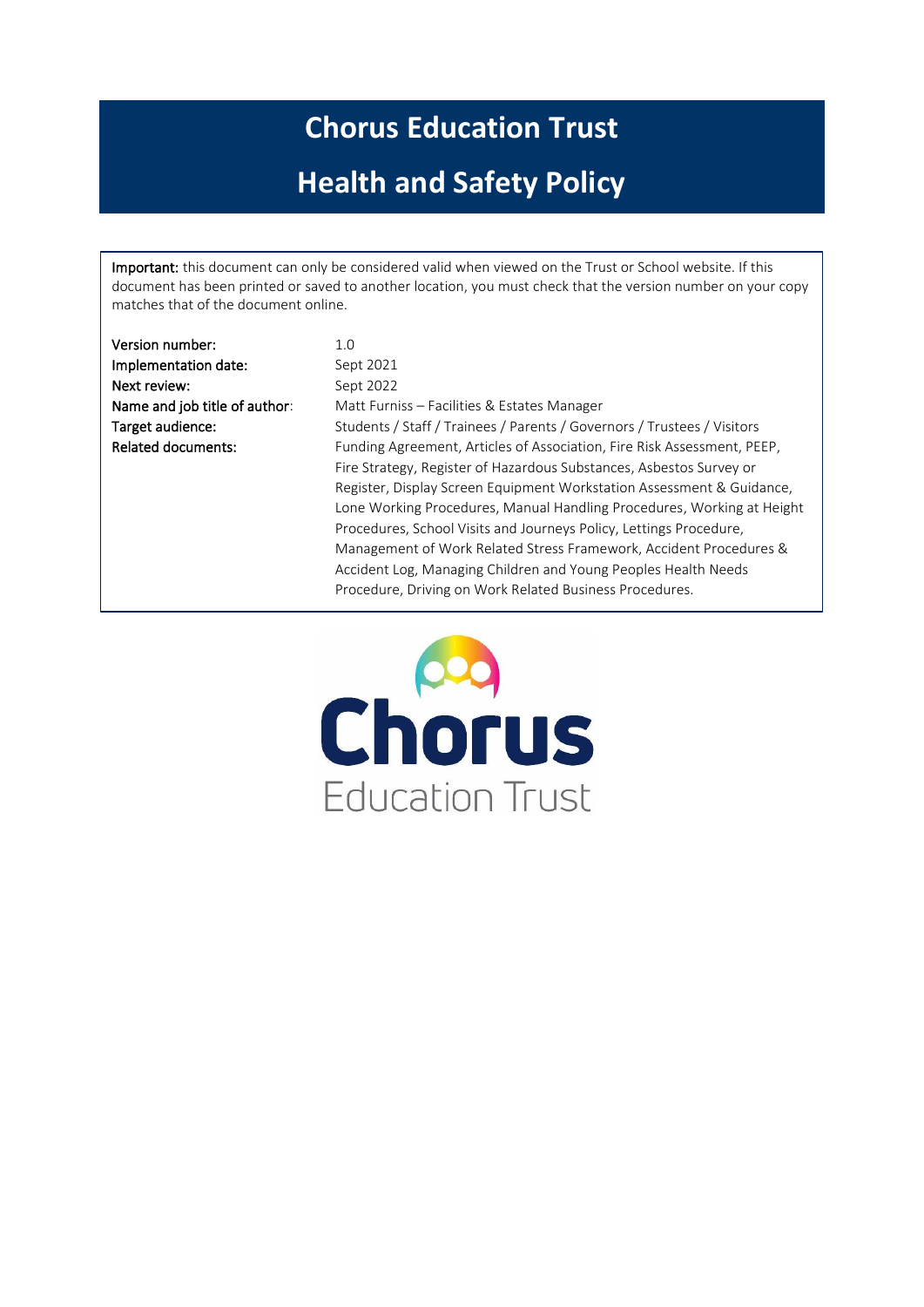

# **Contents**

| 1.                      |       |  |  |  |  |
|-------------------------|-------|--|--|--|--|
|                         | 1.1   |  |  |  |  |
|                         | 1.2   |  |  |  |  |
|                         | 2.    |  |  |  |  |
|                         | 2.1   |  |  |  |  |
|                         | 2.1.1 |  |  |  |  |
|                         | 2.1.2 |  |  |  |  |
|                         | 2.1.3 |  |  |  |  |
|                         | 2.1.4 |  |  |  |  |
|                         | 2.1.5 |  |  |  |  |
|                         | 2.1.6 |  |  |  |  |
| 3.                      |       |  |  |  |  |
|                         | 3.1   |  |  |  |  |
|                         | 3.2   |  |  |  |  |
|                         | 3.2.1 |  |  |  |  |
|                         | 3.2.2 |  |  |  |  |
|                         | 3.3   |  |  |  |  |
|                         | 3.4   |  |  |  |  |
|                         | 3.5   |  |  |  |  |
|                         | 3.6   |  |  |  |  |
|                         | 4.    |  |  |  |  |
|                         | 4.1   |  |  |  |  |
|                         | 4.2   |  |  |  |  |
|                         | 4.3   |  |  |  |  |
|                         | 4.4   |  |  |  |  |
|                         |       |  |  |  |  |
|                         | 5.1   |  |  |  |  |
|                         | 5.2   |  |  |  |  |
|                         | 5.3   |  |  |  |  |
|                         | 5.4   |  |  |  |  |
|                         | 5.5   |  |  |  |  |
|                         | 5.6   |  |  |  |  |
|                         | 5.7   |  |  |  |  |
|                         | 5.8   |  |  |  |  |
|                         | 5.8.1 |  |  |  |  |
|                         | 5.8.2 |  |  |  |  |
|                         | 5.8.3 |  |  |  |  |
|                         | 5.8.4 |  |  |  |  |
|                         | 5.8.5 |  |  |  |  |
|                         | 5.8.6 |  |  |  |  |
| 5.8.7<br>5.8.8<br>5.8.9 |       |  |  |  |  |
|                         |       |  |  |  |  |
|                         |       |  |  |  |  |
| 5.8.10                  |       |  |  |  |  |
|                         | 5.9   |  |  |  |  |
| 5.10                    |       |  |  |  |  |
|                         | 5.11  |  |  |  |  |
|                         | 5.12  |  |  |  |  |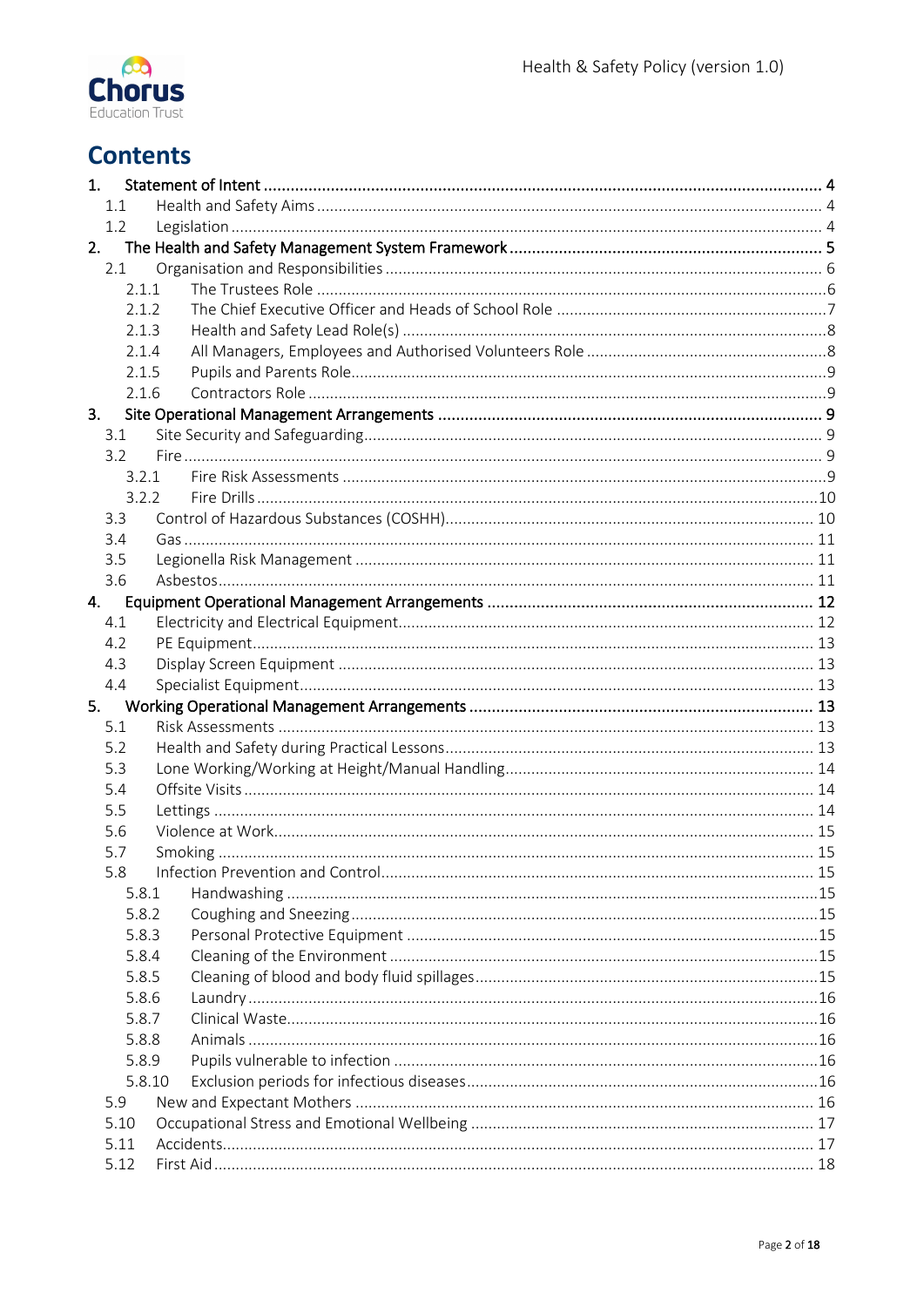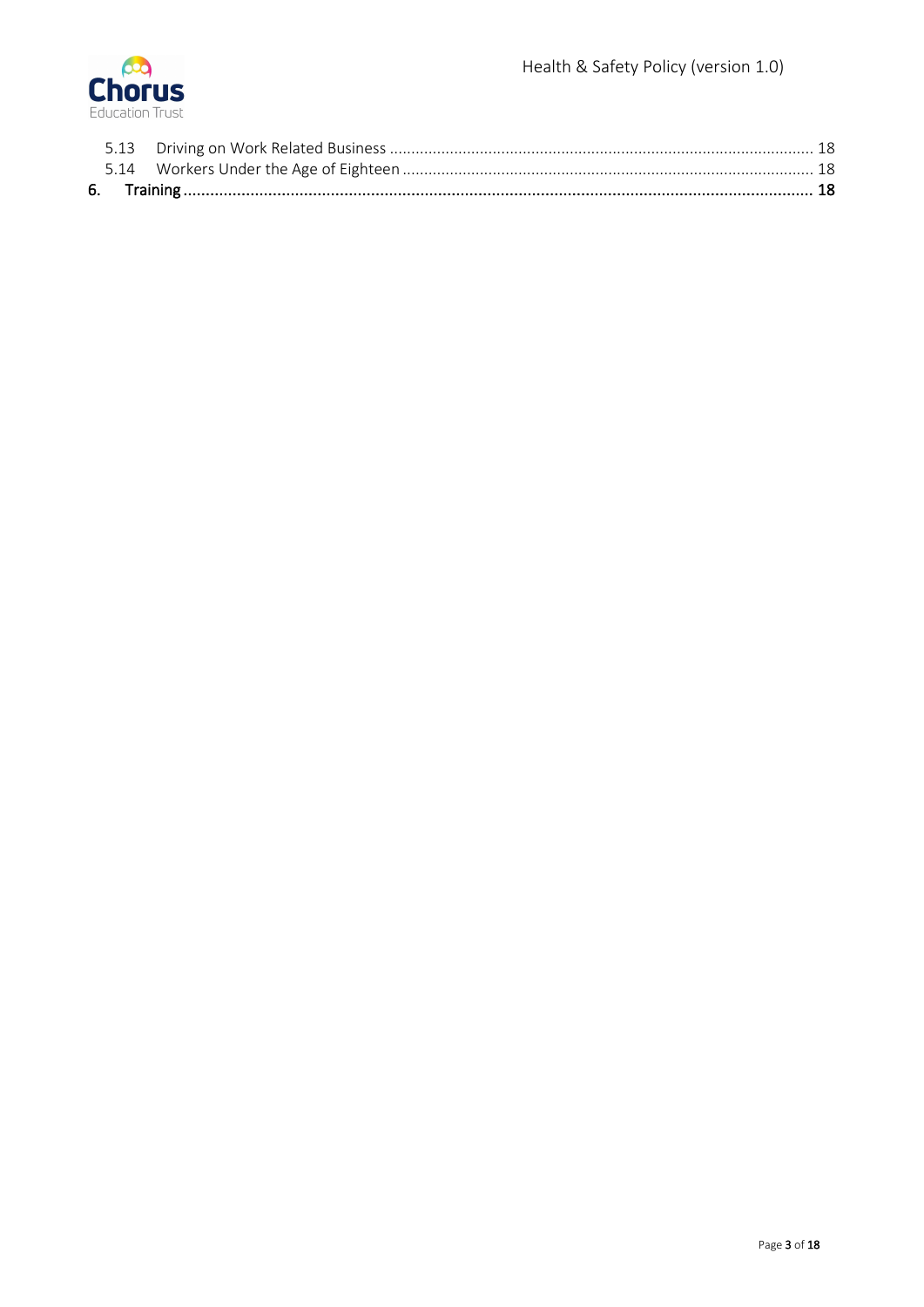

# <span id="page-3-0"></span>**1. Statement of Intent**

Our Health & Safety Policy is outlined below. It is endorsed by the Board of Trustees, who accept full responsibility for these issues, and require all employees to help in complying with our legal and moral duties. The Board accept the delegated overall responsibility for all operational matters within the organisation.

- This Policy sets out the health and safety management system, policy and organisational responsibility for health & safety at Chorus Education Trust, detailing our organisations commitment to and arrangements for providing a safe environment.
- This policy applies to all employees of Chorus Education Trust.
- The policy will be reviewed as a minimum every year, or earlier if legislation changes.

The Trustees, executive leadership team, and our Heads of School, senior leadership teams, and local governors and staff at our Trust/schools are committed to providing a safe and healthy environment for all users of the trust premises. We all take responsibility for being vigilant and aware of possible risks. Students and adults alike are encouraged to look out for themselves and one another and share any concerns they may have swiftly and appropriately. We will keep an active balance between security and safety and the maintenance of a comfortable and welcoming environment.

# <span id="page-3-1"></span>**1.1 Health and Safety Aims**

- To ensure a safe working environment for members of the Trust/schools, visitors and others using trust premises.
- To ensure the systems in place provide plant, equipment, resources and systems of work that are safe and minimise the risk to health as far as is reasonably practical.
- To raise awareness among all users of the Trust schools as to their responsibility for managing the health & safety of themselves and others.
- To provide sufficient information, instruction, training and supervision to enable all employees and authorised volunteers to avoid hazards and contribute positively to their own health and safety at work.
- To periodically monitor and review safety procedures throughout the Trust/schools.
- To create, maintain and monitor an appropriate system for health & safety which places the safety of all who use the Trust buildings at the forefront of our processes and procedures.
- To routinely review, update and appropriately communicate our health & safety principles and policy.

# <span id="page-3-2"></span>**1.2 Legislation**

This policy is based on advice from the Department for Education on [health and safety in schools](https://www.gov.uk/government/publications/health-and-safety-advice-for-schools) and the following legislation:

- **[The Health and Safety at Work etc. Act 1974](http://www.legislation.gov.uk/ukpga/1974/37)**, which sets out the general duties employers have towards employees and duties relating to lettings.
- **[The Management of Health and Safety at Work Regulations 1992,](http://www.legislation.gov.uk/uksi/1992/2051/regulation/3/made)** which require employers to make an assessment of the risks to the health and safety of their employees.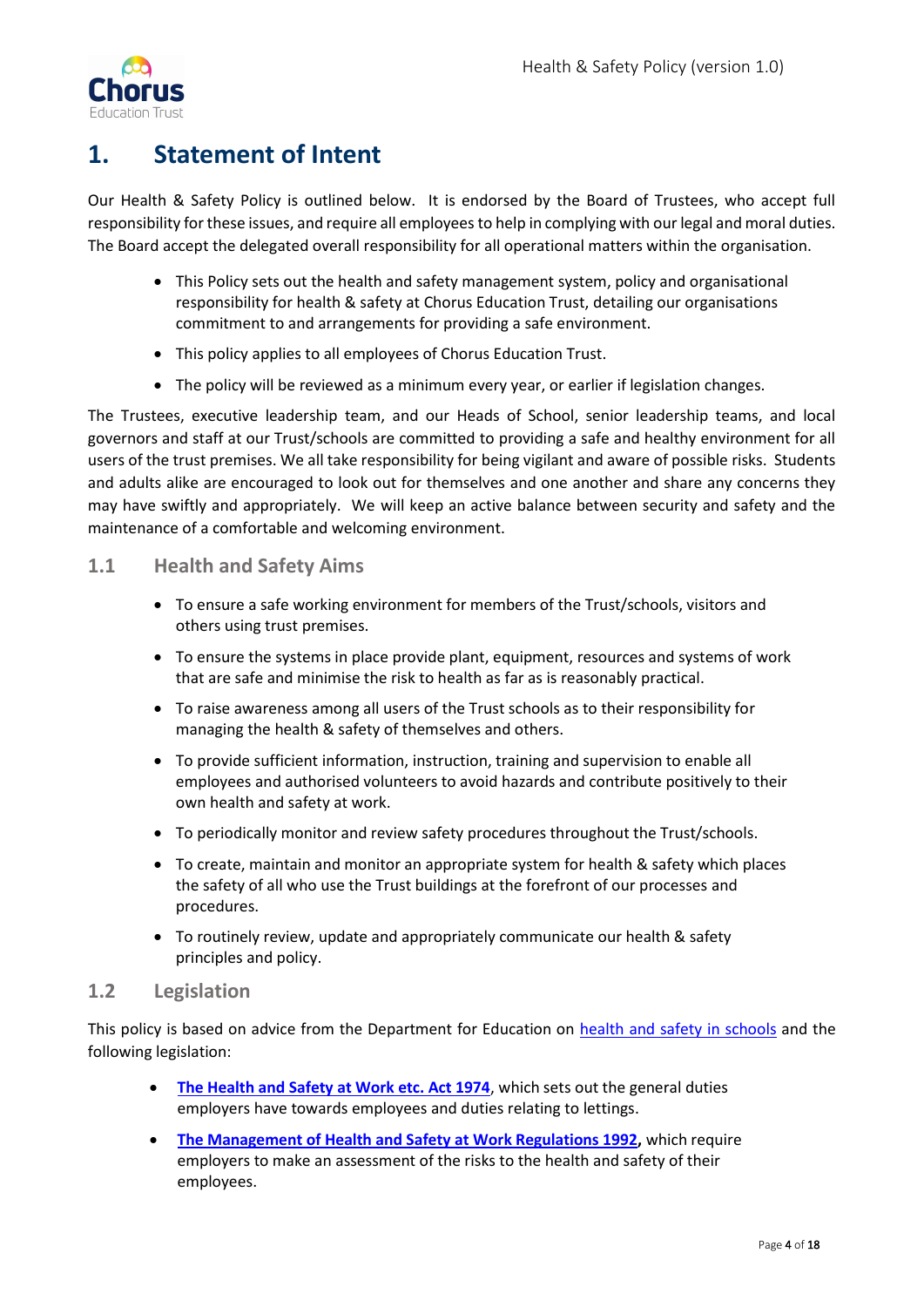

- **[The Management of Health and Safety at Work Regulations 1999](http://www.legislation.gov.uk/uksi/1999/3242/contents/made)**, which require employers to carry out risk assessments, make arrangements to implement necessary measures, and arrange for appropriate information and training.
- **[The Control of Substances Hazardous to Health Regulations 2002](http://www.legislation.gov.uk/uksi/2002/2677/contents/made)**, which require employers to control substances that are hazardous to health.
- **[The Reporting of Injuries, Diseases and Dangerous Occurrences Regulations \(RIDDOR\)](http://www.legislation.gov.uk/uksi/2013/1471/schedule/1/paragraph/1/made)  [2013](http://www.legislation.gov.uk/uksi/2013/1471/schedule/1/paragraph/1/made)**, which state that some accidents must be reported to the Health and Safety Executive and set out the timeframe for this and how long records of such accidents must be kept.
- **[The Health and Safety \(Display Screen Equipment\) Regulations 1992](http://www.legislation.gov.uk/uksi/1992/2792/contents/made)**, which require employers to carry out digital screen equipment assessments and states users' entitlement to an eyesight test.
- **[The Gas Safety \(Installation and Use\) Regulations 1998](http://www.legislation.gov.uk/uksi/1998/2451/regulation/4/made)**, which require work on gas fittings to be carried out by someone on the Gas Safe Register.
- **[The Regulatory Reform \(Fire Safety\) Order 2005](http://www.legislation.gov.uk/uksi/2005/1541/part/2/made)**, which requires employers to take general fire precautions to ensure the safety of their staff.
- **[The Work at Height Regulations 2005](http://www.legislation.gov.uk/uksi/2005/735/contents/made)**, which requires employers to protect their staff from falls from height

The school follows **[national guidance published by Public Health England](https://www.gov.uk/government/publications/health-protection-in-schools-and-other-childcare-facilities/chapter-9-managing-specific-infectious-diseases)** when responding to infection control issues.

Sections of this policy are also based on the **[statutory framework for the Early Years Foundation Stage.](https://www.gov.uk/government/publications/early-years-foundation-stage-framework--2)**

This policy complies with our *funding agreement* and *articles of association*.

# <span id="page-4-0"></span>**2. The Health and Safety Management System Framework**

The successful management of health & safety in the Trust and our schools is a key priority of the Trustees and executive team, each Head of School, senior managers/leaders and the local governing bodies. Our health & safety management system and health & safety policy demonstrates:

- Our clear commitment to the safety and well-being of employees, students and visitors/other users of our schools
- Compliance with legal requirements and the enhancement of our reputation.

Our Trust will devise and develop appropriate policies, procedures and systems which support the key Health & Safety Executive principles. This will ensure that our Trust/Schools:

- Achieve a balance between the documented systems implemented and the physical behaviours of managers, staff and students.
- Treats health & safety management as an integral part of good management generally, ensuring we clearly demonstrate a sustained and systematic approach to health & safety management.

Our Trust health & safety management system will incorporate the following key elements: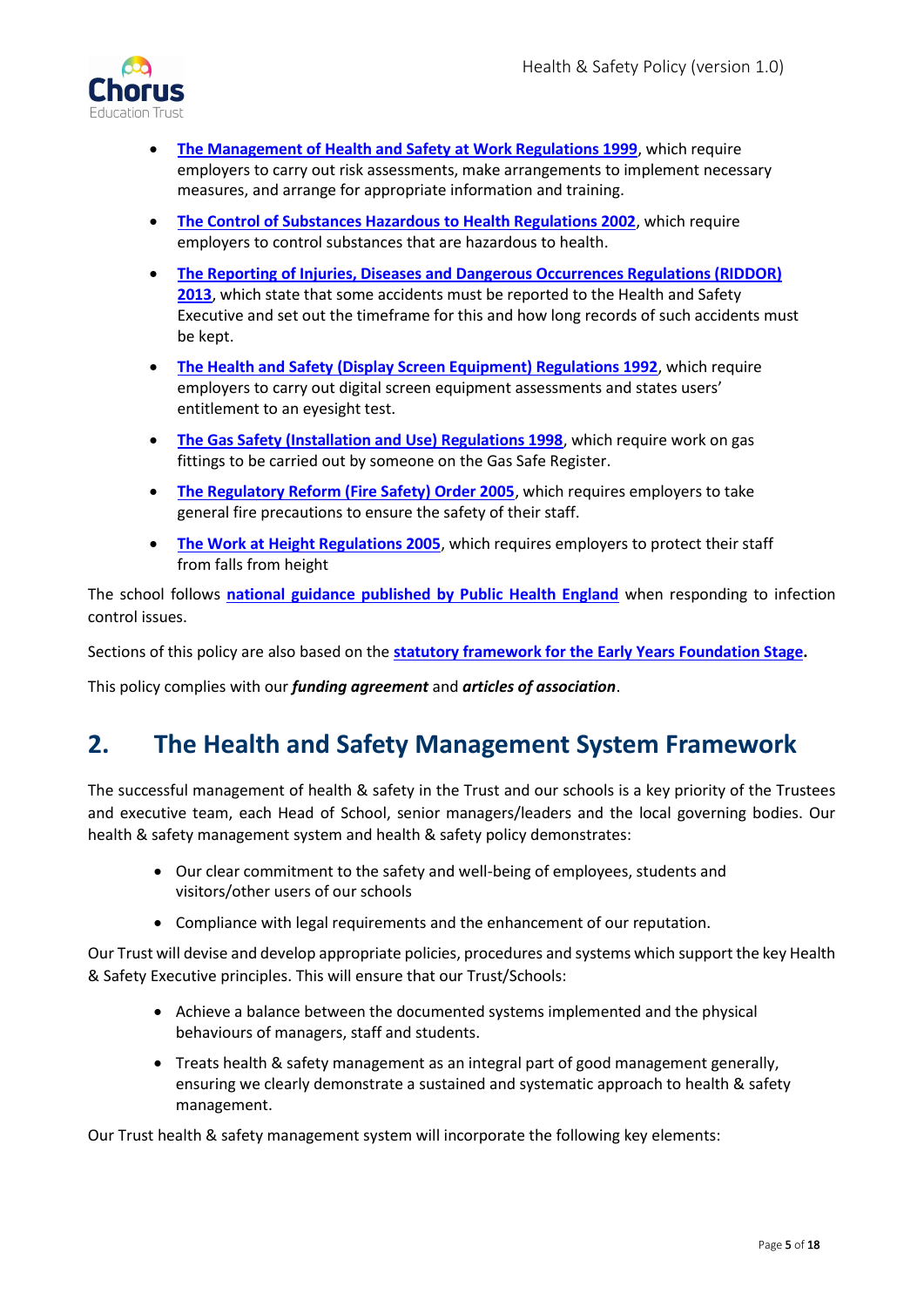

**Policy** An effective health & safety policy which sets the clear direction our Trust will follow and will contribute to the efficiency, effectiveness and continuous improvement of our organisation, it will demonstrate senior management commitment as well as clearly defining key roles and responsibilities of everyone within each of our schools.

**Organising** The Trustees and executive team in conjunction with each Head of School and local governing bodies will ensure a strong and effective management structure is in place to proactively deliver our policy. There will be a shared understanding by both managers and staff of the Trust/school's desire to promote a positive and risk aware culture.

**Planning & Implementing** Our Trust will have a systematic approach to the implementation of our policy, by ensuring we have in place an effective management system integrating health & safety induction and training for all staff and ensuring any matters raised are promptly and effectively addressed. Our planning processes will use a risk assessment methodology, setting clear objectives for the effective identification and control of hazards and the mitigation of risk.

**Training** Will be provided at a level suitable to the individual and the task/s they perform. In addition to a general awareness training as part of our induction programme for all new staff and/or volunteer workers, specialist training identified as appropriate to the post, or through training and development plans as part of the appraisal process., or risk assessments will be provided. Details of training identified and received will be formally recorded in the appropriate HR system with refresher training provided as required.

**Measuring, Auditing & Reviewing Performance** We will measure our Trust/schools performance, so we can clearly identify when and where improvements are needed. We will achieve this through both internal review and external auditing (scrutiny) of our policies, premises, people and activities as well as through monitoring accident and incident information. Both internal and external findings and reports highlighting both good working practices as well as areas for improvement will be provided to both Trustee/ governor and staff representatives on at least an annual basis.

# <span id="page-5-0"></span>**2.1 Organisation and Responsibilities**

Our health & safety management system, associated policies and defined key responsibilities contained within this document are designed to underpin good health & safety management and meet our statutory responsibilities under health & safety law.

The Board of Trustees has ultimate responsibility for health and safety matters in the Trust, but will delegate day-to-day responsibility in line with the roles below.

The Board of Trustees has a duty to take reasonable steps to ensure that staff and pupils are not exposed to risks to their health and safety. This applies to activities on or off the school premises.

The Trust as the employer, also has a duty to:

- Assess the risks to staff and others affected by school activities in order to identify and introduce the health and safety measures necessary to manage those risks
- Inform employees about risks and the measures in place to manage them
- Ensure that adequate health and safety training is provided

#### <span id="page-5-1"></span>**2.1.1 The Trustees Role**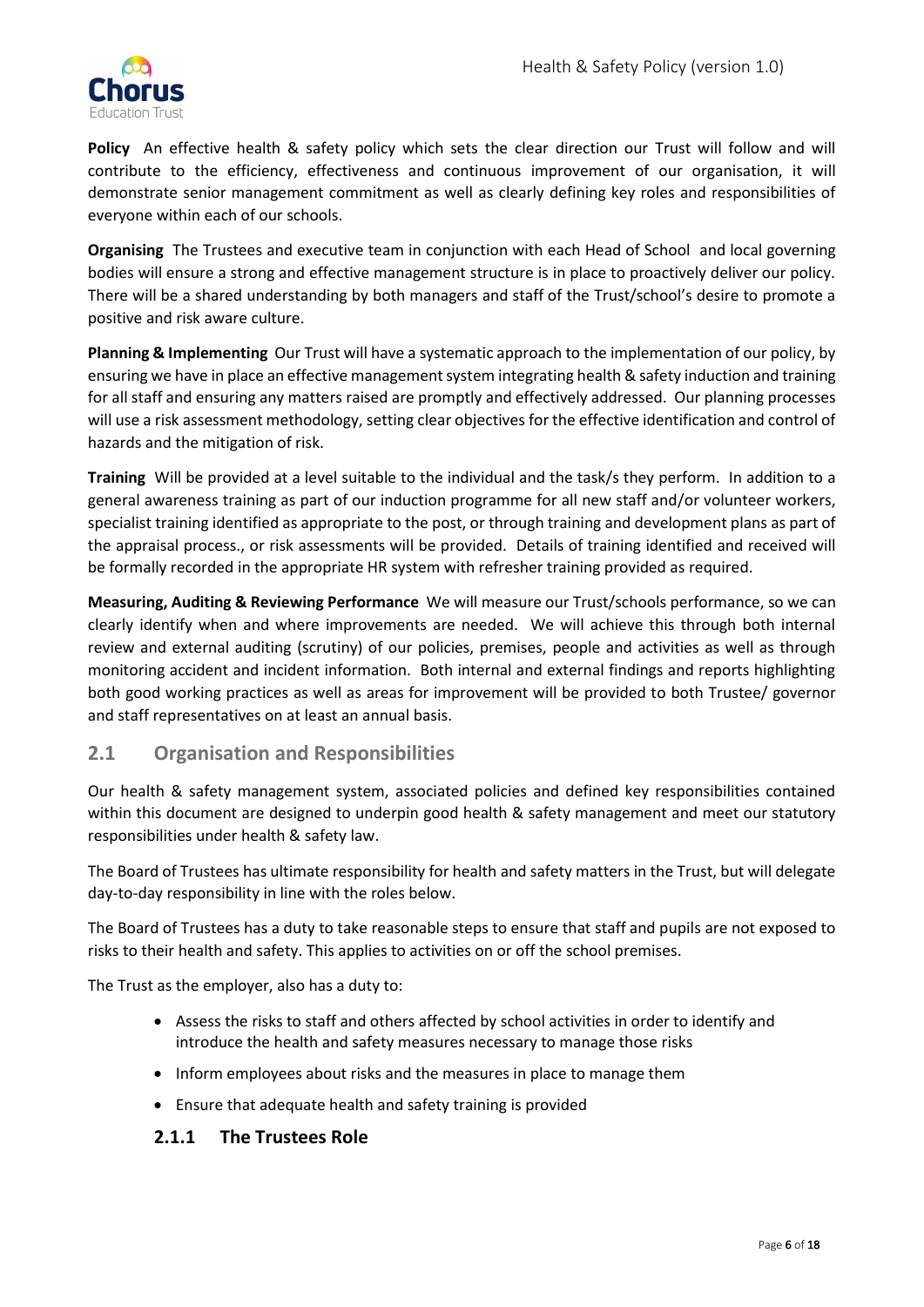

- Ensure that adequate funding is provided from the Trust/Schools budget in conjunction with Local Governing Bodies to enable the Trust schools to be organised and run in a safe and healthy manner.
- Where funding for particular hazards is the responsibility of another party (e.g. the PFI provider/3rd party contractors etc), the Trustees and governors, through the Trust Facilities and Estates Manager and School Business Support Services Managers, will ensure the problem is highlighted and a satisfactory resolution is achieved.
- Deal with any health and safety problems brought to them by each Head of School/ BSSM, staff or parents, through their termly meetings or any emergency meetings, which may be called due to unforeseen circumstances.
- Ensure that the Trusts Health & Safety Policy is reviewed annually, brought to the attention of all staff and is implemented in each school.
- Confirm the Trusts compliance with statutory policies and procedures.
- Ensure that suitable systems are in place to undertake risk assessments.
- Ensure that systems are in place so that all members of staff receive appropriate training.
- Ensure adequate consultation takes place between managers and employees to allow everyone to contribute to safe working, through the appointment of a governor with health & safety responsibility, ensuring that clear two-way communication is in place.

#### <span id="page-6-0"></span>**2.1.2 The Chief Executive Officer and Heads of School Role**

- Ensure (as duty holder) as far as is reasonably practicable the requirements of health & safety legislation are complied with.
- Ensure that staff have access to this and other relevant policies centrally and information required, and that such documents reflect any changes in legislation and guidance. (Central team responsibility).
- Ensure that health & safety is incorporated into the planning and organisation of all curriculum activities, Trust functions, and tasks undertaken.
- To be available to any member of staff to discuss and to seek to resolve health and safety problems not solved at a lower level or through established arrangements through the BSSM or Trust Facilities and Estates Manager (central team).
- To seek additional advice from the central team specialists and competent health & safety professionals as appropriate, and report to the Trustees or Local Governing Bodies those instances where the Head Teacher's executive authority does not allow the elimination or reduction of an identified hazard to a satisfactory level.
- Ensure that adequate communication takes place between managers, employees, students and others working on or visiting Trust schools to allow everyone to contribute to safe working. This consultation and communication will take place through:
	- o Appropriate induction processes
	- o The appraisal process
	- o Staff/Team/Manager Meetings
	- o Provision of Information through electronic means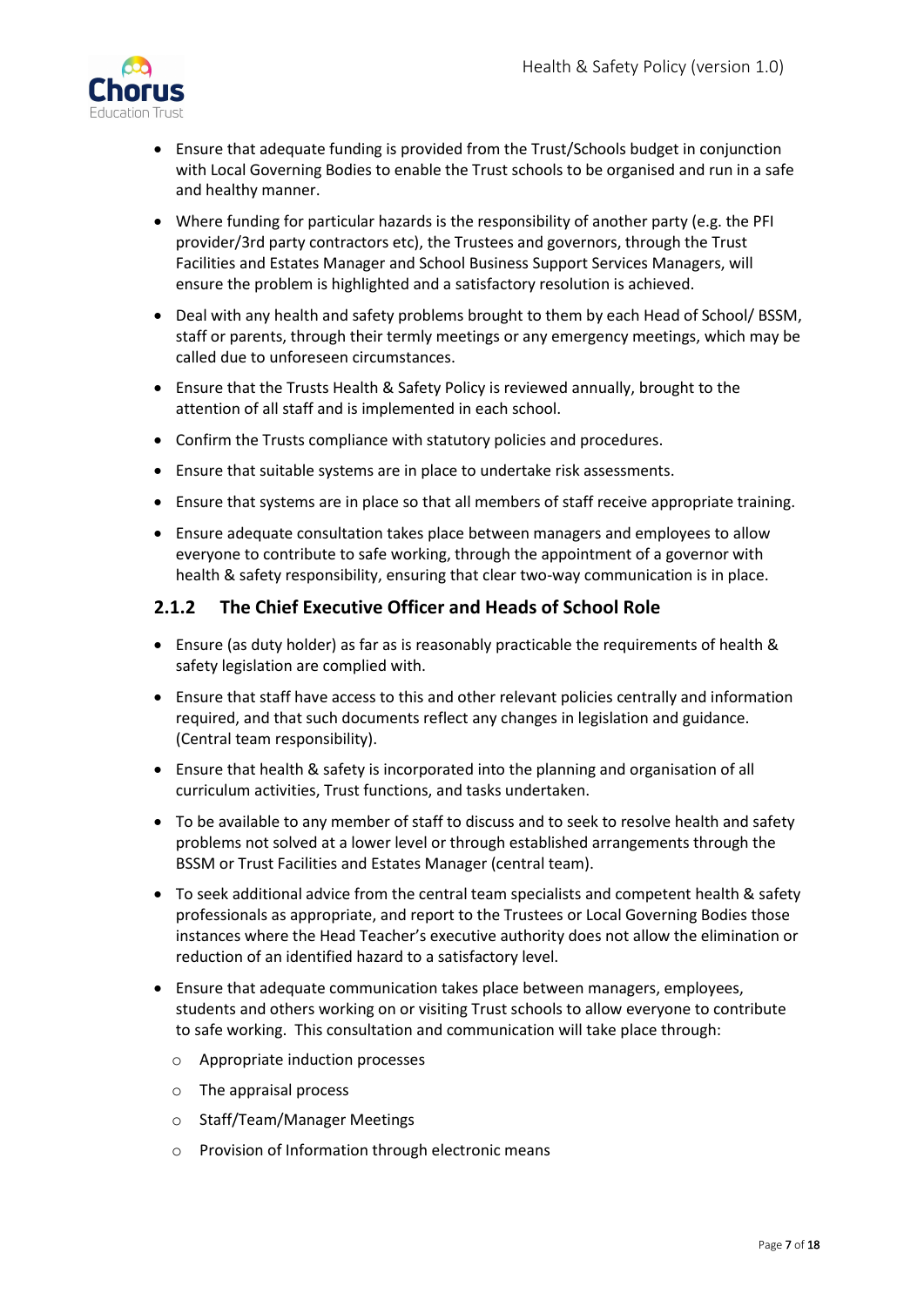

- Satisfy themselves that arrangements are in place for; suitable and sufficient training, supervision, provision of protective equipment and the undertaking of risk assessments in both curriculum and non-curriculum areas and where activities take place out of school hours or away from Trust/school sites.
- Ensure suitable arrangements are in place for the reporting, recording and investigation and analysis of accidents, incidents and near miss occurrences centrally, and followed by each site/school.
- Ensure health & safety is on the agenda at all appropriate management and Trustee or Local Governing Body (Resources Committee) meetings, reporting findings from audits/ inspections/ investigations of accidents to all relevant stakeholders.
- Ensure that in consultation with the (PFI) facilities management contractor, systems are in place to; undertake regular inspections of all areas of the schools, relevant information on health & safety matters is shared between Trust organisations and that action is taken to rectify any issues noted.
- Ensure that effective arrangements are in place and appropriately communicated and practiced in order to facilitate a safe evacuation of all Trust sites.

# **2.1.3 Health and Safety Lead Role(s)**

<span id="page-7-0"></span>The nominated health and safety lead roles as delegated are:

#### Central team

- COO delegated day to day to
- Trust Facilities and Estates Manager

#### Schools

- BSSMs
- Heads of Schools

#### <span id="page-7-1"></span>**2.1.4 All Managers, Employees and Authorised Volunteers Role**

- Ensure that they are fully aware of their roles and responsibilities, co-operate with the Trust/schools policies, procedures and risk assessments and follow any information, instructions or guidance documents made available to them by their manager.
- Ensure that safe working practices are adopted at all times and comply with the findings/other outcomes of risk assessments, whether in school, as part of extended provision and or on offsite activities.
- Attend health and safety training courses/events/meetings as appropriate.
- Undertake suitable and sufficient risk assessments within their areas of responsibility/ for activities to be undertaken as required.
- Bring to the attention of their line manager and or other appointed person on site any accidents, near misses, dangerous equipment, premises defects or situations which may occur whilst in school or during offsite activities.
- Report to their line manager and or the appointed person any problems that they feel they cannot deal with themselves.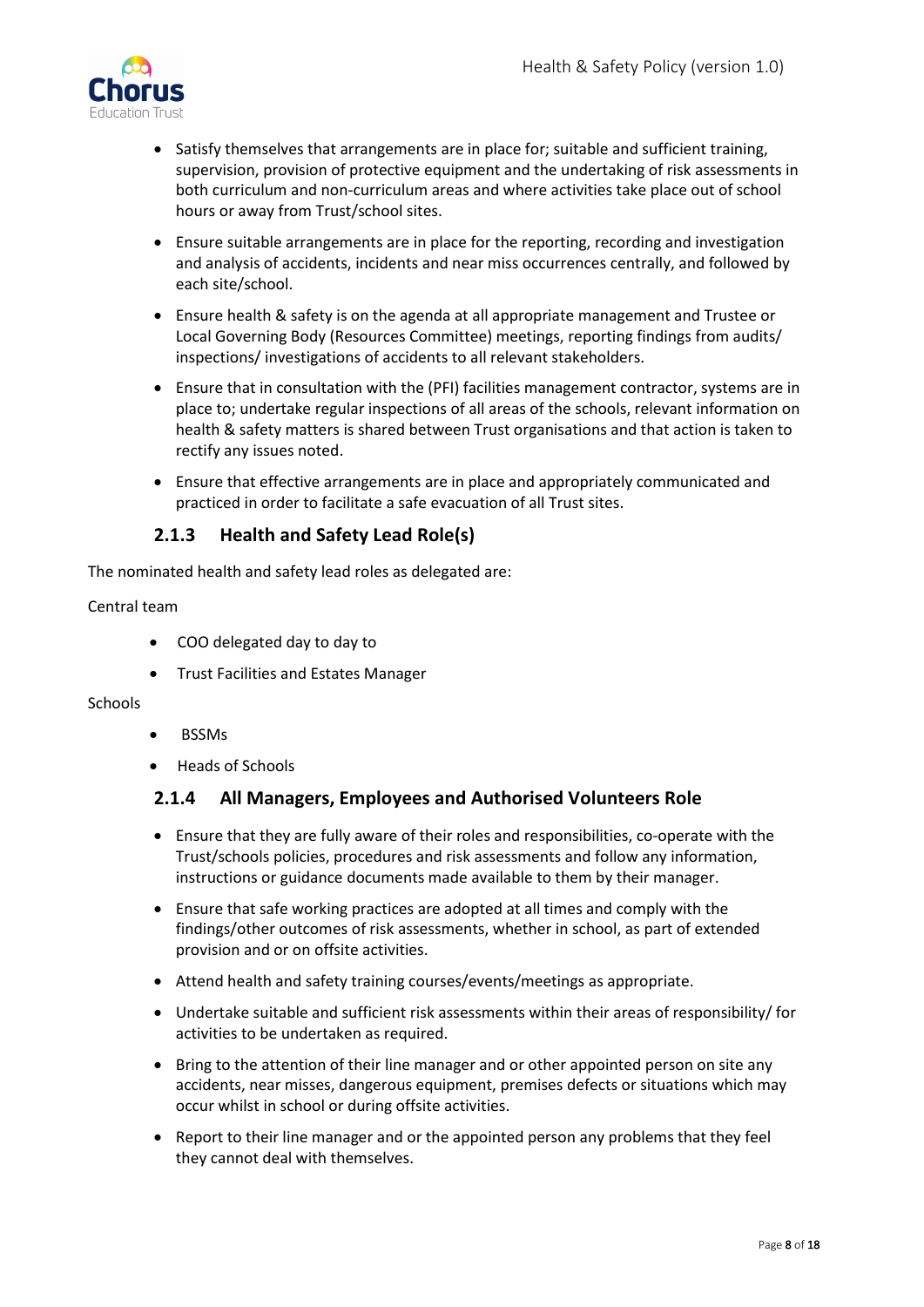

• Have the responsibility to do what they can to take care of themselves, their colleagues, students and visitors. In particular employees must co-operate with their managers and not interfere with safety procedures or equipment designed to protect people from harm.

# <span id="page-8-0"></span>**2.1.5 Pupils and Parents Role**

• Pupils and parents are responsible for following the Trust/school's health and safety advice, on-site and off-site, and for reporting any health and safety incidents to a member of staff as soon as possible.

# <span id="page-8-1"></span>**2.1.6 Contractors Role**

• Contractors will agree health and safety practices with the appropriate senior leader (Head/BSSM, COO/Trust Facilities and Estates Manager) before starting work. Before work begins with the contractor will provide evidence that they have completed an adequate risk assessment of all their planned work.

# <span id="page-8-2"></span>**3. Site Operational Management Arrangements**

# <span id="page-8-3"></span>**3.1 Site Security and Safeguarding**

The Trust recognises the importance of having suitable arrangements in place to manage general site security and safeguarding issues. We will:

- Ensure arrangements exist to maintain adequate levels of security and safety at all times, liaising with, where necessary, the PFI providers and communicating our arrangements to all relevant site users.
- Either the Site Supervisor (Head Caretaker), a named contractor, or a named PFI provider, are responsible for the security of each school/trust site in and out of school hours. They are responsible for visual inspections of the site, and for the intruder and fire alarm systems.
- Ensure activities that take place do not compromise security arrangements or the safe access/egress of site users.
- Ensure clear and concise procedures are in place to manage a range of emergency situations and that these are appropriately communicated, to ensure that all relevant site users are aware of the actions to take in an emergency situation.
- Site teams, sub contractors, or PFI providers are named as key holders and will respond to an emergency out of hours for each site.
- Safeguarding and security arrangements in place are communicated to all site users and are periodically reviewed at each site to ensure they remain suitable.

# <span id="page-8-5"></span><span id="page-8-4"></span>**3.2 Fire**

#### **3.2.1 Fire Risk Assessments**

An outbreak of fire in a school can be extremely serious. Under the *Regulatory Reform (Fire Safety) Order 2005*, there is a legal requirement for each building to have an up to date *fire risk assessment*. The trust's site specific fire risk assessments will identify all sources of heat with the potential to cause fire along with considerations relating to the use and storage of combustible materials, the findings of fire risk assessments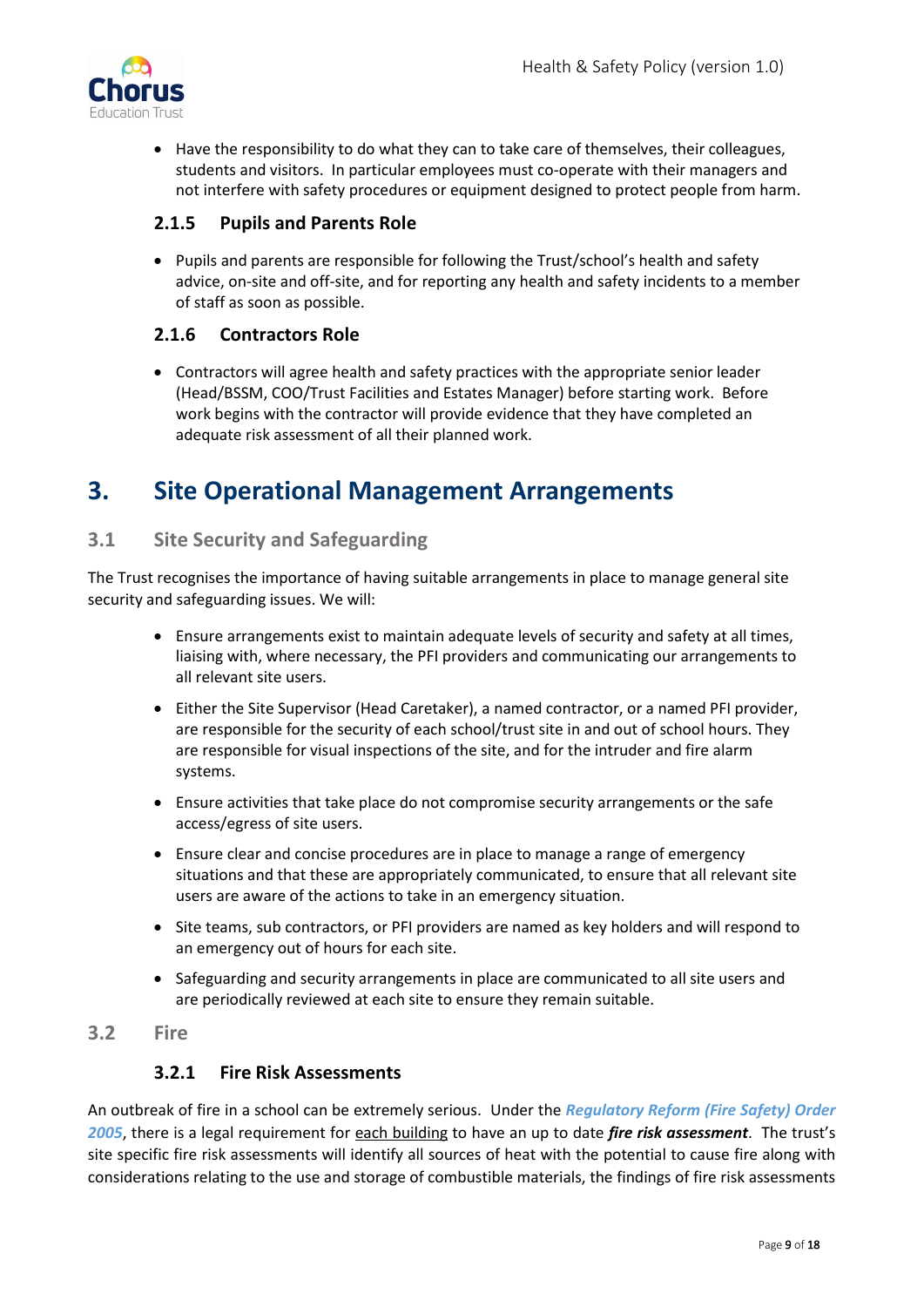

undertaken by the central team, the school and, where applicable, the PFI contractors will be discussed and appropriate details cascaded to all staff. Emergency exits, assembly points and assembly point instructions are clearly identified by safety signs and notices.

# **3.2.2 Fire Drills**

<span id="page-9-0"></span>A fire drill /emergency evacuation will be undertaken each term and organised by each Head of School/BSSM (or designated person at a Trust office site), who will also have responsibility for ensuring that where a *personal emergency evacuation plan (PEEP)* is required this is undertaken and the findings shared as appropriate.

- The fire alarm is a loud bell/buzzer which differs by site, building occupiers are made familiar with the sound
- Fire alarm testing will take place weekly at each site
- New staff will be trained in fire safety and all staff and pupils will be made aware of any new fire risks.

Each site has a site specific *Fire Strategy* which is reviewed annually, in the event of a fire:

- The alarm will be raised immediately by whoever discovers the fire and emergency services contacted. Evacuation procedures will also begin immediately.
- Fire extinguishers may be used by staff only, and only then if staff are trained in how to operate them and are confident they can use them without putting themselves or others at risk.
- Staff and pupils will congregate at the assembly points. These are in each schools *Fire Strategy* and clearly displayed in each room.
- Form tutors/class teachers will take a register of pupils as per the site *Fire Strategy*, which will then be checked against the attendance register of that day, note some buildings are swept.
- Some sites will take a register of all staff or sweep of building per the *Fire Strategy*.
- Staff and pupils will remain outside the building until the emergency services say it is safe to re-enter.

Each site will have special arrangements in place for the evacuation of people with mobility needs *PEEPS*, and fire risk assessments will also pay particular attention to those with disabilities. The *PEEPS* are written by the person responsible for SEND and passed to the BSSM for records at each site annually.

# <span id="page-9-1"></span>**3.3 Control of Hazardous Substances (COSHH)**

The Trust recognises that the *Control of Substances Hazardous to Health Regulations 2002 (COSHH)* requires an assessment to be made of the work processes that involve the use of substances that are hazardous to health, which can take many forms, including:

- Chemicals
- Products containing chemicals
- Fumes
- Dusts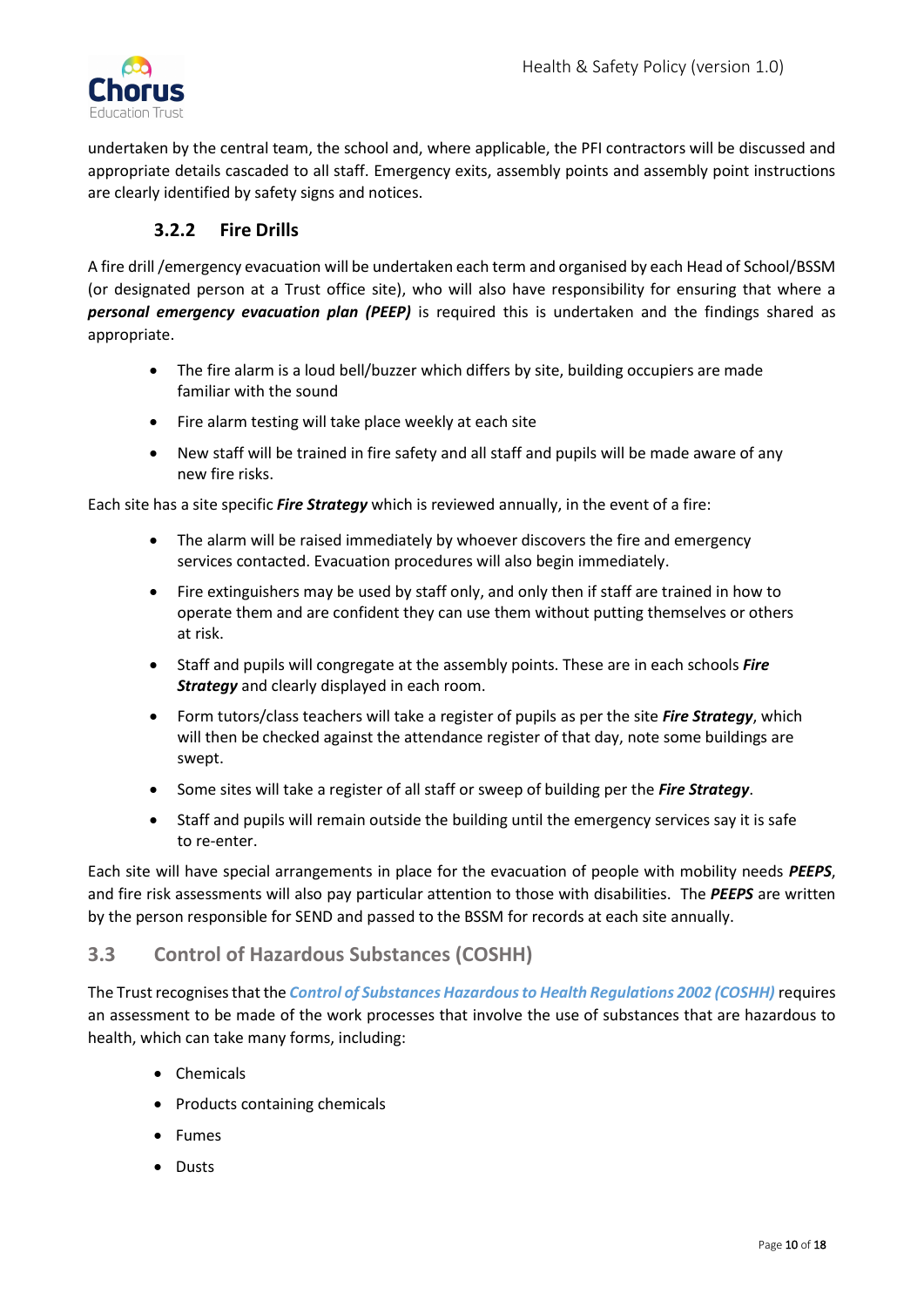

- Vapours
- Mists
- Gases and asphyxiating gases
- Germs that cause diseases, such as leptospirosis or legionnaires disease

Each school holds a central *register of all hazardous substances* on site as well as individual departmental inventories. Trust employees use and store hazardous products in accordance with instructions on the product label. All hazardous products are kept in their original containers, with clear labelling and product information. They are stored in appropriate metal locked cabinets, cleaning cupboards, or science chemical stores to which pupils do not have access.

Control of substances hazardous to health (COSHH) risk assessments are completed by the roles below and circulated to all employees who work with hazardous substances. Staff will also be provided with protective equipment, where necessary.

- Cleaning products are the responsibility of each site team and where applicable PFI contractors.
- Science, design and technology, art and other relevant curriculum substances are the responsibility of the relevant heads of department.

Any hazardous products are disposed of in accordance with specific disposal procedures.

Emergency procedures, including procedures for dealing with spillages, are displayed near where hazardous products are stored and in areas where they are routinely used.

#### <span id="page-10-0"></span>**3.4 Gas**

All gas appliances central heating boilers, gas water heaters, cookers/hobs etc) will be checked, serviced and maintained by a competent (Gas Safe registered) Contractor on an annual basis, this will be arranged by either the Site /Premises Manager (head Caretaker) or the PFI contractors as appropriate.

Gas pipework, appliances and flues are regularly maintained and all rooms with gas appliances are checked to ensure that they have adequate ventilation.

Staff who think they can smell gas should report this to the site teams immediately.

#### <span id="page-10-1"></span>**3.5 Legionella Risk Management**

Water hygiene management is the responsibility of the Trust premises teams and where applicable the PFI contractors, who will ensure the necessary testing is completed and employ competent contractors. Details of records are kept in the relevant site offices.

#### <span id="page-10-2"></span>**3.6 Asbestos**

Appropriate staff are briefed on the hazards of asbestos, the location of any asbestos in the school and the action to take if they suspect they have disturbed it.

Arrangements are in place to ensure that contractors are made aware of any asbestos on the premises and that it is not disturbed by their work.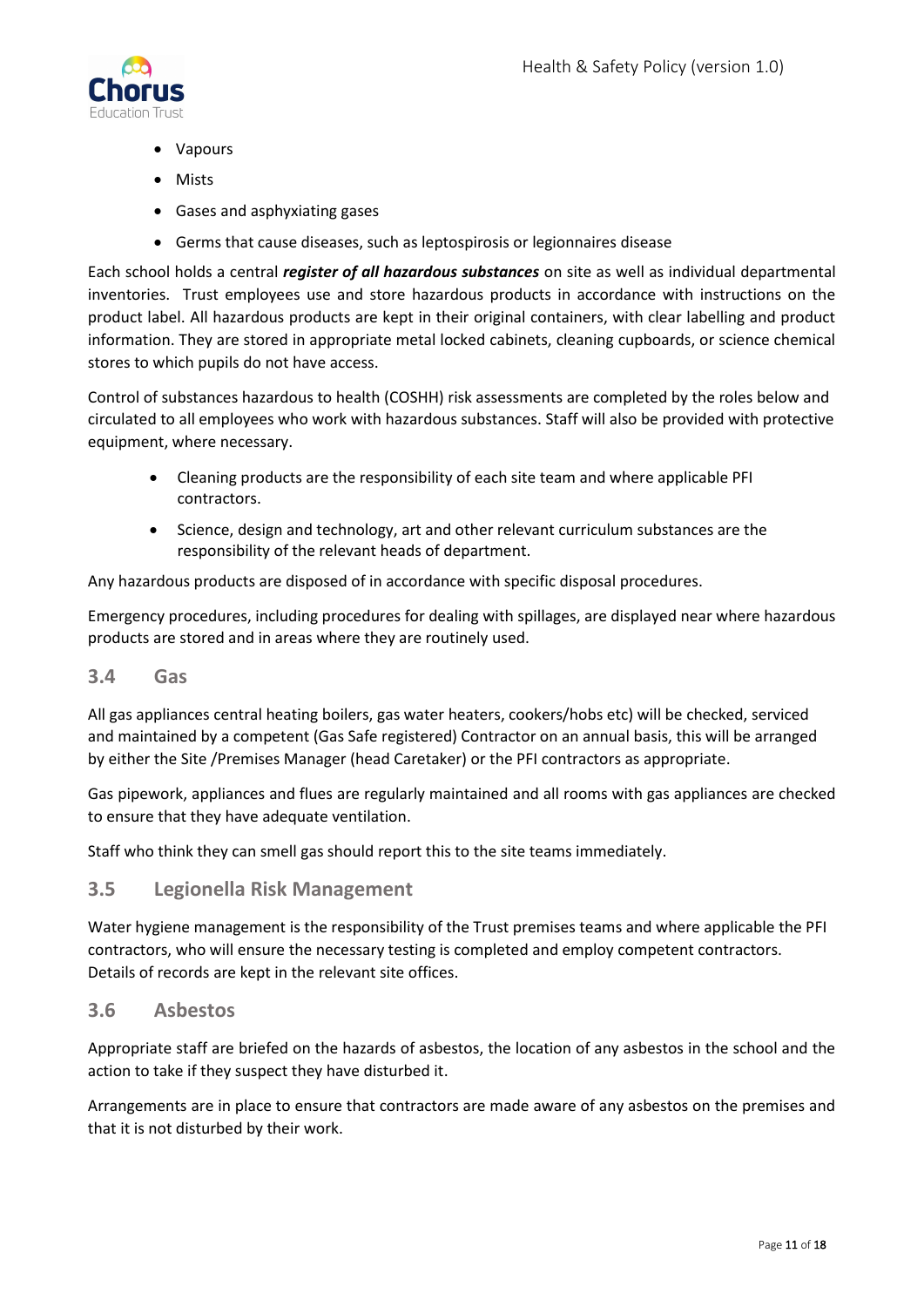

Contractors will be advised that if they discover material which they suspect could be asbestos, they will stop work immediately until the area is declared safe.

A record is kept of the location of asbestos that has been found on the school site. The *Asbestos Survey* and related information for each Trust site is held on the relevant reception desk and available for consultation by contractors should they wish to see it.

# <span id="page-11-0"></span>**4. Equipment Operational Management Arrangements**

All equipment and machinery is maintained in accordance with the manufacturer's instructions. In addition, maintenance schedules outline when extra checks should take place.

When new equipment is purchased, it is checked to ensure that it meets appropriate educational standards.

All equipment is stored in the appropriate storage containers and areas. All containers are labelled with the correct hazard sign and contents.

# <span id="page-11-1"></span>**4.1 Electricity and Electrical Equipment**

The Trust recognises that electricity has the potential to cause serious harm in order to minimize the risks involved all fixed wiring installations are inspected by external competent contractors or the PFI providers (as appropriate) at least every five years.

Portable appliances are in line with HSE legislation on the following schedule/frequency:

| Office and teachers desktop computers | 3 year rolling programme (by floor or Dept – site specific) |
|---------------------------------------|-------------------------------------------------------------|
| Desktop Computers used by pupils      | 12 months                                                   |
| Class 1                               | 12 months                                                   |
| Class 2 Mostly used by pupils         | 12 months                                                   |

Staff are required to visually check items before use, report defects immediately to the site teams and/or the Business Manager and not use equipment they consider to be unsafe. All staff are responsible for ensuring that they use and handle electrical equipment sensibly and safely.

- Any pupil or volunteer who handles electrical appliances does so under the supervision of the member of staff who so directs them
- Permanently installed electrical equipment is connected through a dedicated isolator switch and adequately earthed
- Only trained staff members can check plugs
- Where necessary a portable appliance test (PAT) will be carried out by a competent person or contractor
- All isolators switches are clearly marked to identify their machine
- Electrical apparatus and connections will not be touched by wet hands and will only be used in dry conditions
- Maintenance, repair, installation and disconnection work associated with permanently installed or portable electrical equipment is only carried out by a competent person.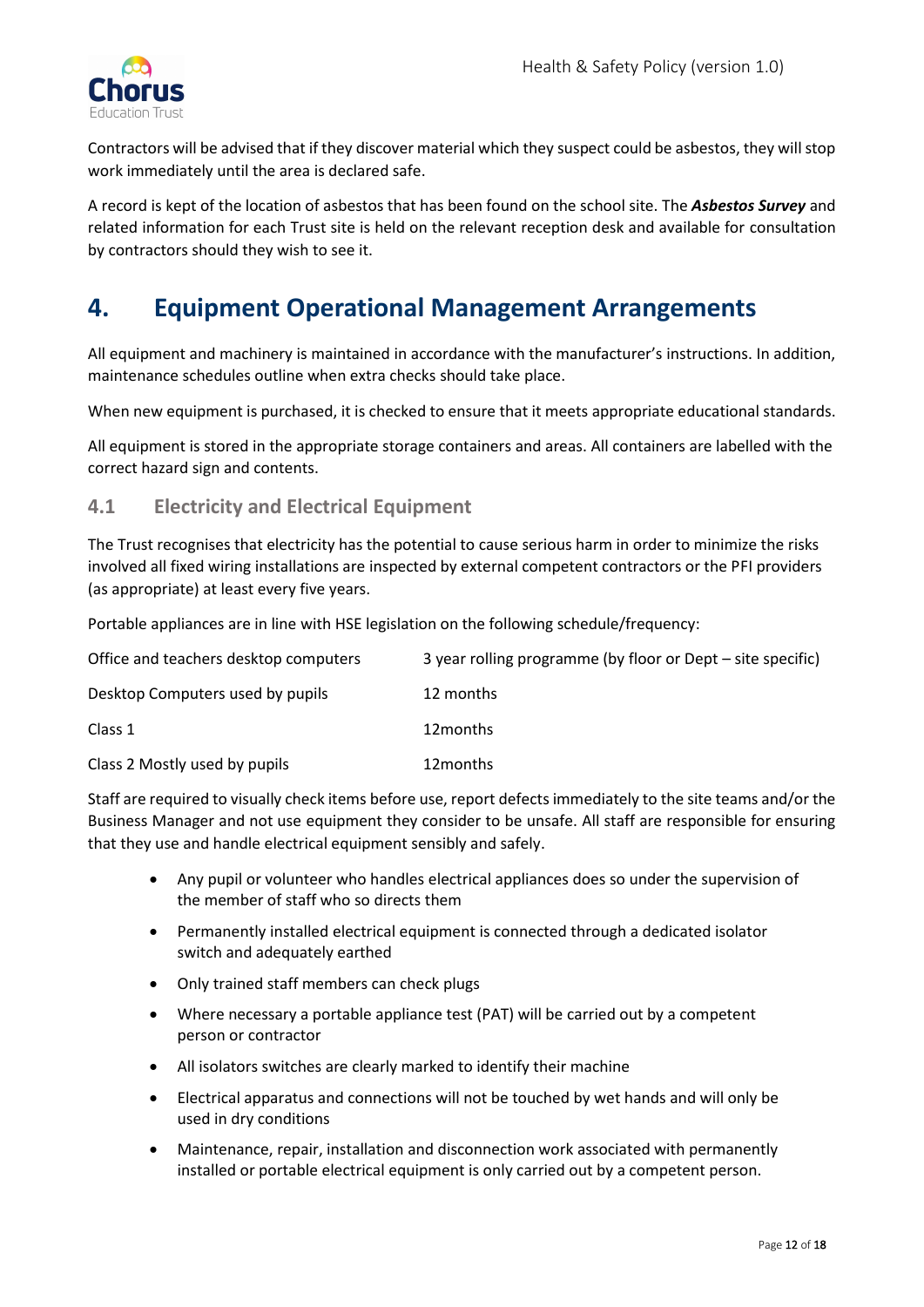

# <span id="page-12-0"></span>**4.2 PE Equipment**

Pupils are taught how to carry out and set up PE equipment safely and efficiently. Staff check that equipment is set up safely.

Any concerns about the condition of the gym floor or other apparatus will be reported by the PE staff to the appropriate helpdesk, if it an urgent health and safety hazard the BSSM on site will also be notified.

All fitness and sports equipment is inspected and serviced in line with manufacturers recommendations and statutory legislation.

# <span id="page-12-1"></span>**4.3 Display Screen Equipment**

All staff who use computers daily as a significant part of their normal work have a display screen equipment (DSE) assessment carried out annually by their line manager. The Trust views 'Significant' as continuous/near continuous spells of two hours or more at a time in a desk based role, this excludes teachers, some technicians etc.

There is a Trust procedure *Display Screen Equipment Workstation Assessment and Guidance* for managers to follow.

Staff identified as DSE users are entitled to an eyesight test for DSE use upon request, and at regular intervals thereafter, by a qualified optician (and corrective glasses provided if required specifically for DSE use up to the value of £50.00). Please seek guidance from the central HR team or your school HR advisor as to the current provider and any limits applied.

# <span id="page-12-2"></span>**4.4 Specialist Equipment**

Parents are responsible for the maintenance and safety of their children's wheelchairs. In school, staff promote the responsible use of wheelchairs.

Specialist equipment including, but not limited to: Evac Chairs, Oxygen cylinders etc are stored in a designated space, and staff are trained in the removal, storage and replacement of oxygen cylinders.

# <span id="page-12-3"></span>**5. Working Operational Management Arrangements**

#### <span id="page-12-4"></span>**5.1 Risk Assessments**

The Trust acknowledges that risk assessments are a legal requirement particularly under the *Management of Health and Safety at Work Regulations 1999*, and we will formally record our risk assessments, in part this will be through using curriculum lesson planning/schemes of work documentation, as well as by using generic and specific task and activity based risk assessment documents.

Risk assessments will be reviewed periodically (depending on the significance of the risks involved), following an accident, on the introduction of any new process/equipment/ substance, as a result of staff raising concerns or any other significant change in circumstances.

All educational visits undertaken by our schools will also be subject to a written risk assessment and appropriate approval in line with schools' procedures.

#### <span id="page-12-5"></span>**5.2 Health and Safety during Practical Lessons**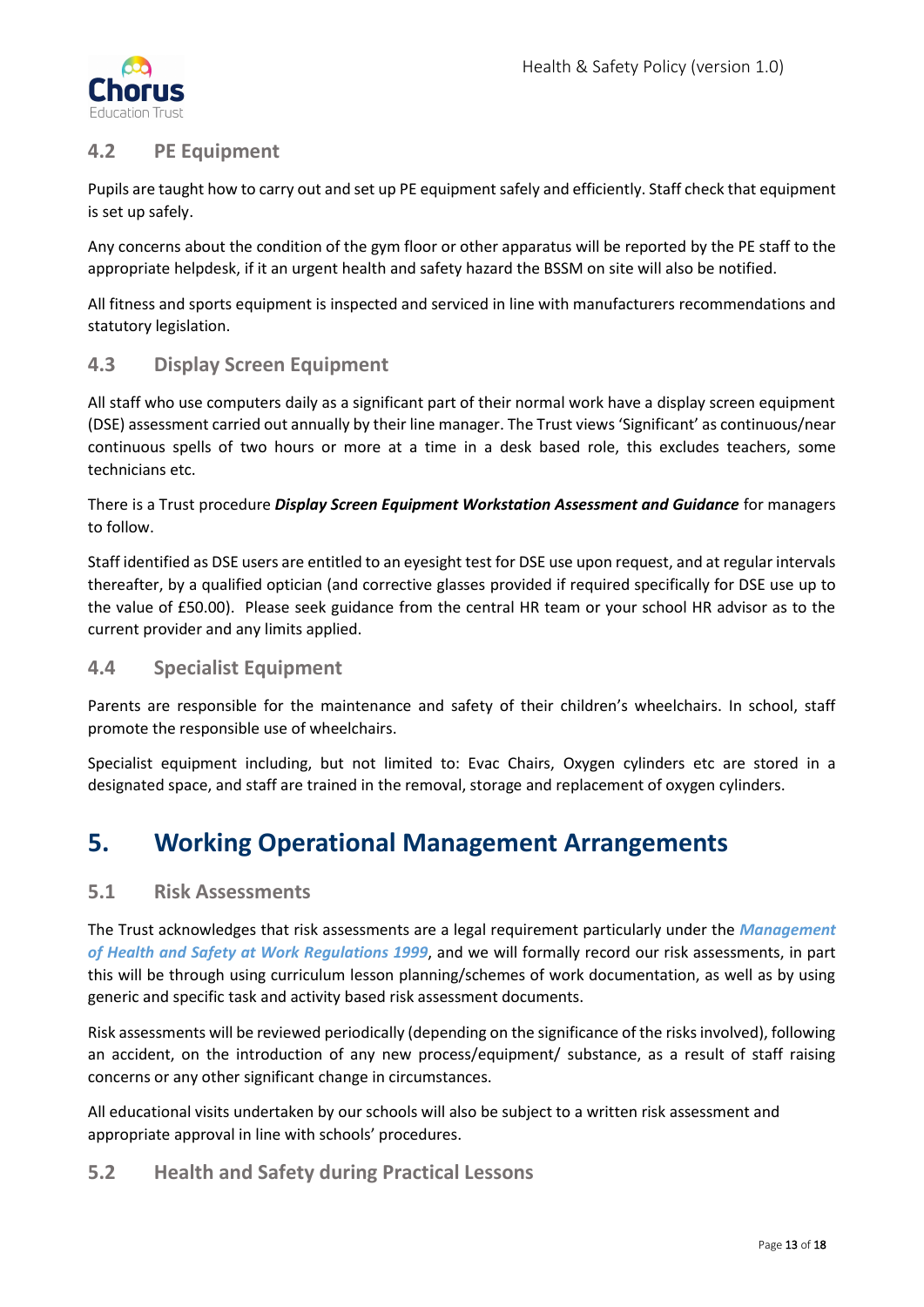

The Trust recognises the educational benefits of using practical equipment during lessons. Learning is enhanced through conducting experiments, using tools, machinery or apparatus.

The following precautions will be considered by staff in order to minimise the safety risk to students;

- Pre use check of substances, tools and equipment/apparatus to ensure they are suitable and safe for use by younger people
- Review of the risk assessment by the teacher and or technician
- Review of staffing levels to ensure they are suitable to maintain adequate supervision at all times
- Inform students of the safety rules and procedures before the practical element of any lesson begins
- Always instruct and supervise students carrying or moving equipment or apparatus
- Provide and enforce the wearing of suitable personal protective equipment (staff & students)

#### <span id="page-13-0"></span>**5.3 Lone Working/Working at Height/Manual Handling**

These activities will be discouraged where ever practical to do so, however where staff routinely undertake such tasks a suitable risk assessment, with appropriate procedures and training will be provided as necessary. Where staff are working in buildings after 5pm they are to advise another responsible adult where they are and what time they are due to leave. Under normal circumstances the buildings are to be vacated by 6pm on PFI sites and 7pm at Trust managed sites.

Please refer to the *Lone Working Procedures*, *Manual Handling Procedures* and *Working at Height Procedures.*

#### <span id="page-13-1"></span>**5.4 Offsite Visits**

Please refer to the Trust *School Visits and Journeys Policy* When taking pupils off the school premises, we will ensure that:

- Risk assessments will be completed where off-site visits and activities require them
- All off-site visits are appropriately staffed
- Staff will take a school mobile phone, a portable first aid kit, information about the specific medical needs of pupils along with the parents' contact details
- For trips and visits with pupils in the Early Years Foundation Stage, there will always be at least one first aider with a current paediatric first aid certificate
- For other trips, there will always be at least one first aider on schools trips and visits

#### <span id="page-13-2"></span>**5.5 Lettings**

This policy applies to lettings. Those who hire any aspect of the school site or any facilities directly from the school (excluding PFI arrangements) will be made aware of the content of the health and safety policy, and will have responsibility for complying with it.

#### There is a separate *Lettings Procedure*.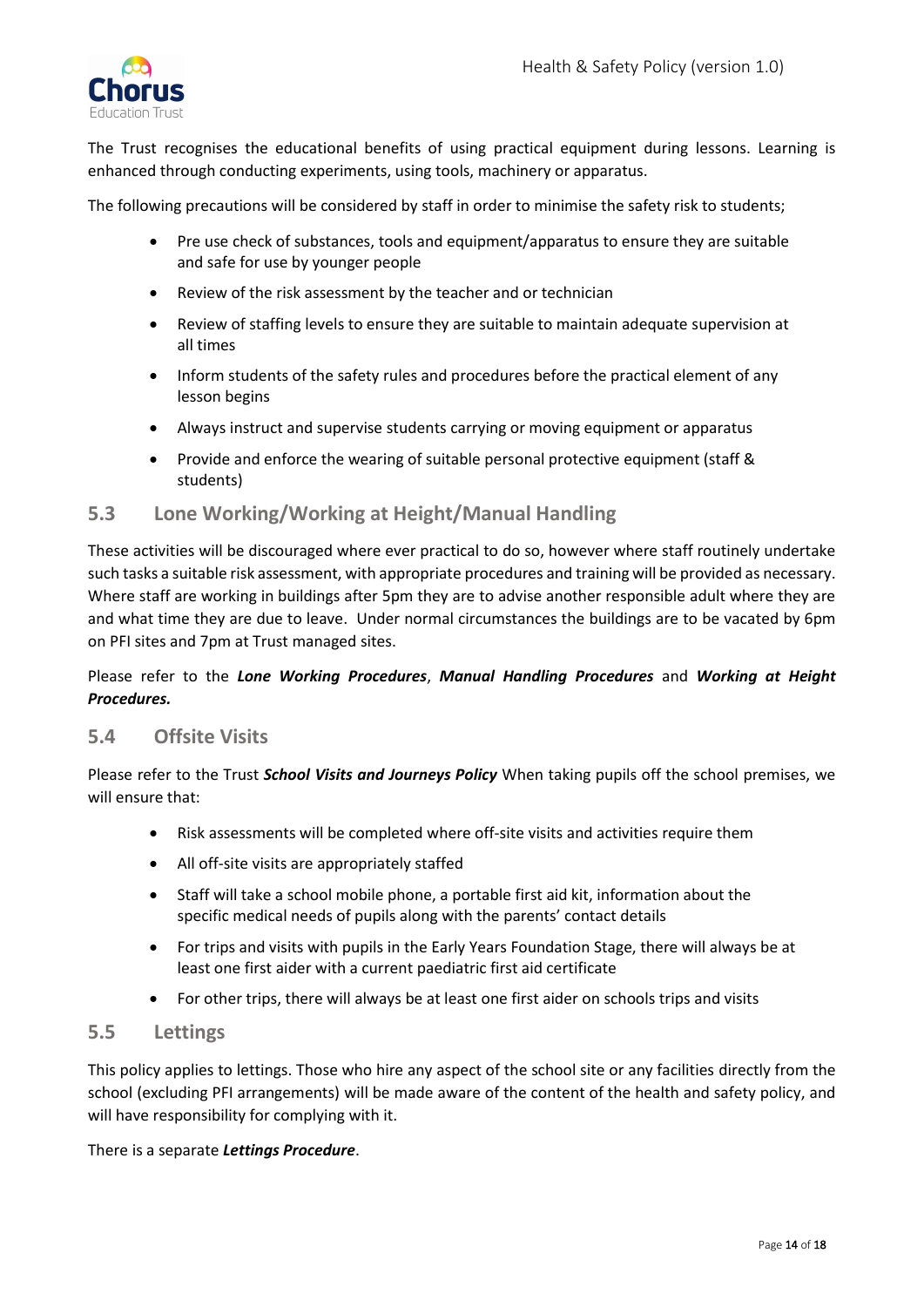

# <span id="page-14-0"></span>**5.6 Violence at Work**

We believe that staff should not be in any danger at work, and will not tolerate violent or threatening behaviour towards our staff.

All staff will report any incidents of aggression or violence (or near misses) directed to themselves to their line manager/head/ BSSM immediately. This applies to violence from pupils, visitors or other staff.

### <span id="page-14-1"></span>**5.7 Smoking**

Smoking is not permitted anywhere on the trust/school premises.

#### <span id="page-14-2"></span>**5.8 Infection Prevention and Control**

<span id="page-14-3"></span>We follow national guidance published by Public Health England when responding to infection control issues. We will encourage staff and pupils to follow this good hygiene practice, outlined below, where applicable.

#### **5.8.1 Handwashing**

- Wash hands with liquid soap and warm water, and dry with paper towels
- Always wash hands after using the toilet, before eating or handling food, and after handling animals
- Cover all cuts and abrasions with waterproof dressings

#### <span id="page-14-4"></span>**5.8.2 Coughing and Sneezing**

- Wash hands with liquid soap and warm water, and dry with paper towels
- Always wash hands after using the toilet, before eating or handling food, and after handling animals
- Cover all cuts and abrasions with waterproof dressings

#### <span id="page-14-5"></span>**5.8.3 Personal Protective Equipment**

- Wear disposable non-powdered vinyl or latex-free CE-marked gloves and disposable plastic aprons where there is a risk of splashing or contamination with blood/body fluids (for example, nappy or pad changing)
- Wear goggles if there is a risk of splashing to the face
- Use the correct personal protective equipment when handling cleaning chemicals

#### <span id="page-14-6"></span>**5.8.4 Cleaning of the Environment**

- Clean the environment frequently and thoroughly
- Clean the environment, including toys and equipment, frequently and thoroughly (primary)

#### <span id="page-14-7"></span>**5.8.5 Cleaning of blood and body fluid spillages**

• Clean up all spillages of blood, faeces, saliva, vomit, nasal and eye discharges immediately and wear personal protective equipment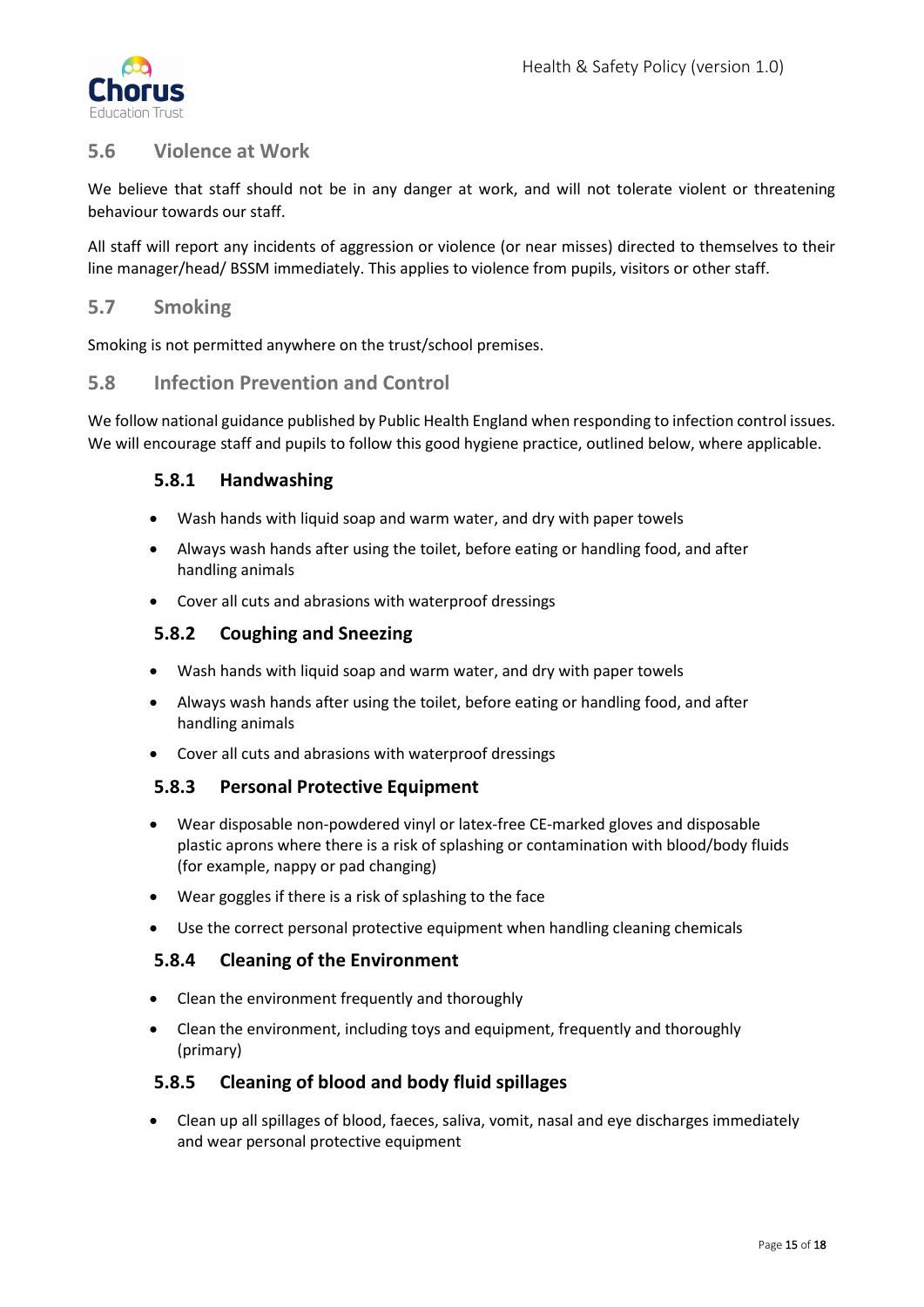

- When spillages occur, clean using a product that combines both a detergent and a disinfectant and use as per manufacturer's instructions. Ensure it is effective against bacteria and viruses and suitable for use on the affected surface
- Never use mops for cleaning up blood and body fluid spillages use disposable paper towels and discard clinical waste as described below
- Make spillage kits available for blood spills

### <span id="page-15-0"></span>**5.8.6 Laundry**

- Wash laundry in a separate dedicated facility
- Wash soiled linen separately and at the hottest wash the fabric will tolerate
- Wear personal protective clothing when handling soiled linen
- Bag children's soiled clothing to be sent home, never rinse by hand

#### <span id="page-15-1"></span>**5.8.7 Clinical Waste**

- Always segregate domestic and clinical waste, in accordance with local policy
- Used nappies/pads, gloves, aprons and soiled dressings are stored in correct clinical waste bags in foot-operated bins
- Remove clinical waste with a registered waste contractor
- Remove all clinical waste bags when they are two-thirds full and store in a dedicated, secure area while awaiting collection

#### <span id="page-15-2"></span>**5.8.8 Animals**

- Wash hands before and after handling any animals
- Keep animals' living quarters clean and away from food areas
- Dispose of animal waste regularly, and keep litter boxes away from pupils
- Supervise pupils when playing with animals
- Seek veterinary advice on animal welfare and animal health issues, and the suitability of the animal as a pet

# **5.8.9 Pupils vulnerable to infection**

<span id="page-15-3"></span>Some medical conditions make pupils vulnerable to infections that would rarely be serious in most children. The school will normally have been made aware of such vulnerable children. These children are particularly vulnerable to chickenpox, measles or slapped cheek disease (parvovirus B19) and, if exposed to either of these, the parent/carer will be informed promptly and further medical advice sought. We will advise these children to have additional immunisations, for example for pneumococcal and influenza.

# **5.8.10 Exclusion periods for infectious diseases**

<span id="page-15-4"></span>The trust/school will follow recommended exclusion periods outlined by Public Health England. In the event of an epidemic/pandemic, we will follow advice from Public Health England about the appropriate course of action.

<span id="page-15-5"></span>**5.9 New and Expectant Mothers**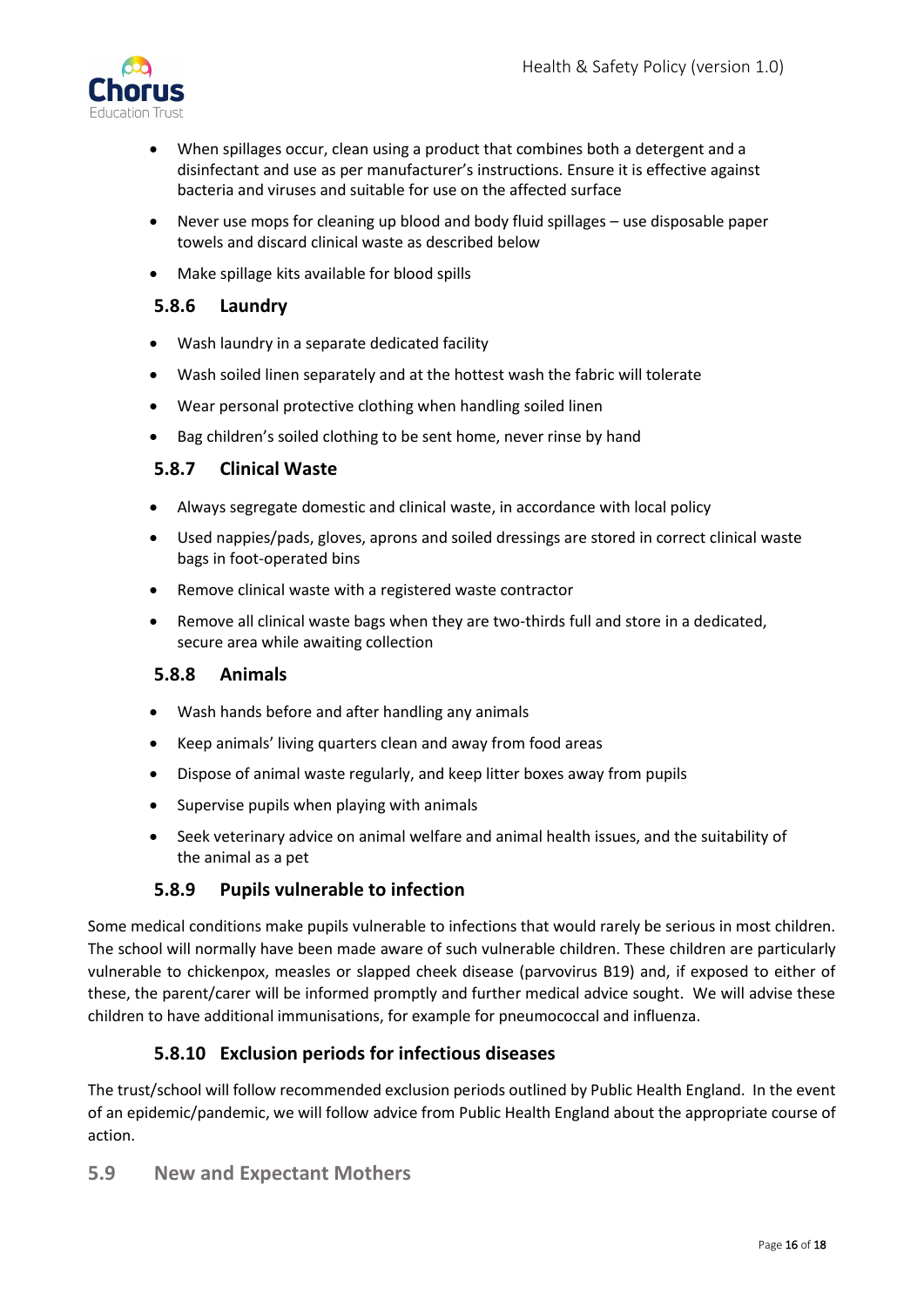

Employees are advised to notify their manager in writing of pregnancy or when returning to work having recently given birth, to ensure a suitable risk assessment can be undertaken and that their tasks will not cause any detrimental health effects.

Risk assessments will be carried out by line managers whenever any employee or pupil notifies the trust/school that they are pregnant.

Appropriate measures will be put in place to control risks identified. Some specific risks are summarised below:

- Chickenpox can affect the pregnancy if a woman has not already had the infection, or is not immune. Expectant mothers should report exposure to antenatal carer and GP at any stage of exposure. Shingles is caused by the same virus as chickenpox, so anyone who has not had chickenpox or is not immune is potentially vulnerable to the infection if they have close contact with a case of shingles
- If a pregnant woman comes into contact with measles or German measles (rubella), she should inform her antenatal carer and GP immediately to ensure they are immune to rubella.
- Slapped cheek disease (parvovirus B19) can occasionally affect an unborn child. If exposed early in pregnancy (before 20 weeks), the pregnant woman should inform her antenatal care and GP as this must be investigated promptly.

#### <span id="page-16-0"></span>**5.10 Occupational Stress and Emotional Wellbeing**

All staff will be encouraged to attain a suitable work/life balance. The Trust also recognises that workplace stress can occur from time to time, our *Management of Work Related Stress Framework* has been developed to help minimise the risk of work place stress. Occupational health services/health surveillance will be available to staff where appropriate.

We are committed to promoting high levels of health and wellbeing and recognise the importance of identifying and reducing workplace stressors through risk assessments.

Systems are in place within the school for responding to individual concerns and monitoring staff workloads. Employees should speak with their line manager or HR in the first instance.

#### <span id="page-16-1"></span>**5.11 Accidents**

All accidents to our staff, students or visitors will be recorded and investigated by the relevant School Business Manager BSSM or Trust Estates and Premises Manager, at a level appropriate to the nature of the incident and or the injury sustained, to find out what happened and how any similar incident can be avoided.

All staff have a responsibility to report and record accidents in line with our policies and procedures as soon as is practically possible. (Each school will make staff aware of the site specific reporting procedures.)

Our Trust recognises that under the *First Aid at Work Regulations 1981*, employers have to ensure that there are adequate and appropriate equipment and facilities for providing first aid in the workplace. First aid staff will be made aware of any staff or student with medical conditons or allergies. Any one suffering with a minor injury should attend the medical room, in the event of a more serious accident reception should be contacted and the injured person should not be moved. First aid boxes are kept in the medical room, science, art, technology and PE departments and a list of first aiders is available in the staff room or from medical room. First aid boxes will be checked regularly.